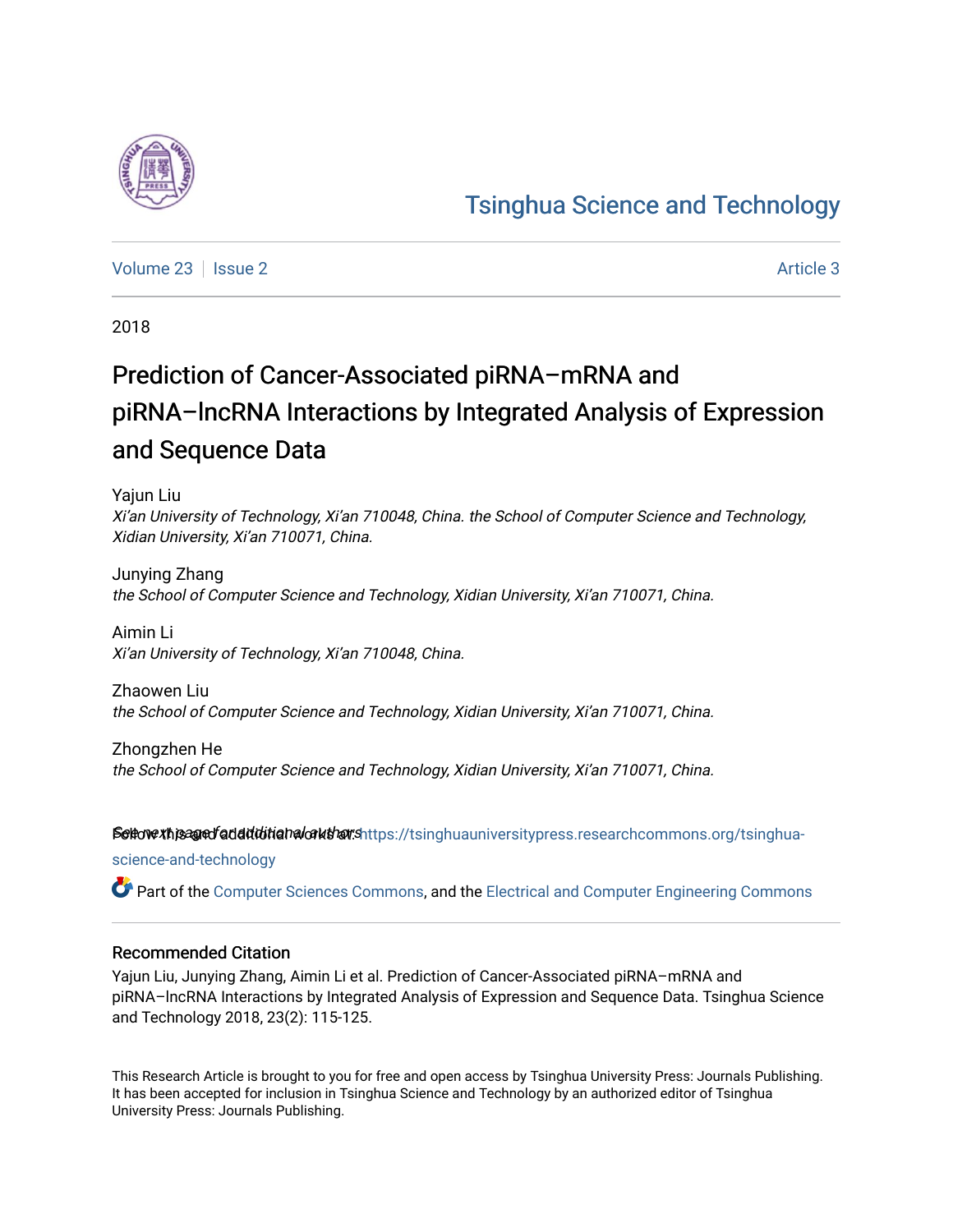## Prediction of Cancer-Associated piRNA–mRNA and piRNA–lncRNA Interactions by Integrated Analysis of Expression and Sequence Data

## Authors

Yajun Liu, Junying Zhang, Aimin Li, Zhaowen Liu, Zhongzhen He, Xiguo Yuan, and Shouheng Tuo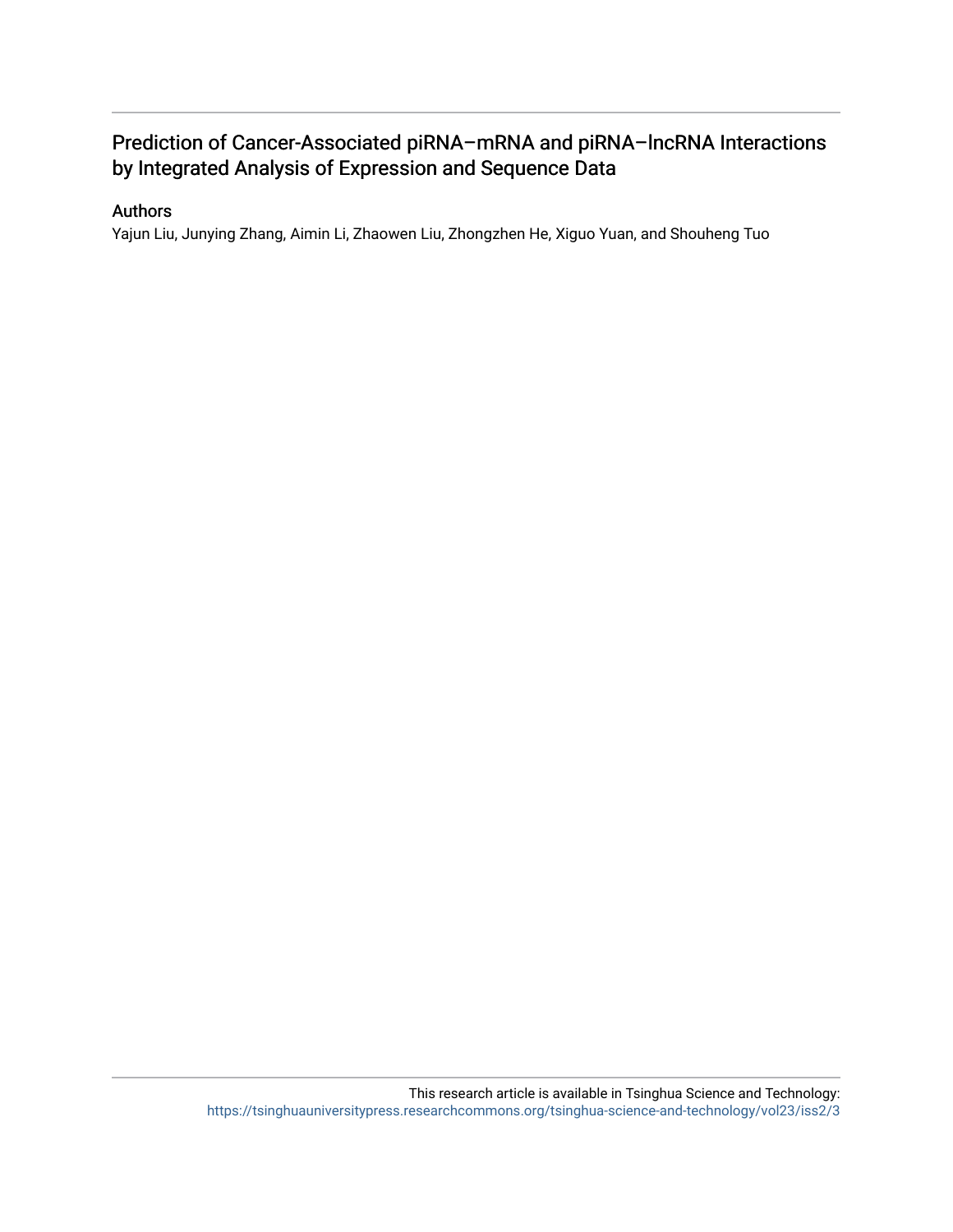**TSINGHUA SCIENCE AND TECHNOLOGY** ISSN 1007-0214 01/09 pp115–125 DOI: 10.26599 / TST.2018.9010056 Volume 23, Number 2, April 2018

## Prediction of Cancer-Associated piRNA–mRNA and piRNA–lncRNA Interactions by Integrated Analysis of Expression and Sequence Data

Yajun Liu, Junying Zhang∗, Aimin Li, Zhaowen Liu, Zhongzhen He, Xiguo Yuan, and Shouheng Tuo

Abstract: piwi-interacting RNAs (piRNAs) are valuable biomarkers, but functional studies are still very limited. Recent research shows that piRNA-mediated cleavage acts on Transposable Elements (TEs), messenger RNAs (mRNAs), and long non-coding RNAs (lncRNAs). This study aimed to predict cancer-associated piRNA-mRNA and piRNA-lncRNA interactions as well as piRNA regulatory functions. Four cancer types (BRCA, HNSC, KIRC, and LUAD) were investigated. Interactions were identified by integrated analysis of the expression and sequence data. For the expression analysis, only piRNA–mRNA and piRNA–lncRNA pairs with expression profiles that were significantly inversely correlated were retained to reduce false-positive rates during the prediction. For the sequence analysis, miRanda was used for the target prediction. We identified 198 piRNA–mRNA and 10 piRNA–lncRNA pairs. Unlike mRNA and lncRNA expressions, the piRNA expression was relatively consistent across the cancer types. Furthermore, the identified piRNAs were consistent with previously published cancer biomarkers, such as piRNA-36741, piR-21032, and piRNA-57125. More importantly, predicted piRNA functions were determined by constructing an interaction network, and piRNA targets were placed in gene ontology categories related to the cancer hallmarks "activating invasion and metastasis" and "sustained angiogenesis".

Key words: co-expression; piRNA-mRNA interaction; piRNA-lncRNA interaction; integrated analysis; target prediction

## 1 Introduction

Non-coding RNAs (ncRNAs) can be grouped into two major classes based on size. Piwi-interacting RNAs (piRNAs) comprise the largest class of small ncRNAs and

- *•* Yajun Liu and Aimin Li are with Xi'an University of Technology, Xi'an 710048, China. E-mail: liuyajun1007@ 163.com; liaiminmail@gmail.com.
- *•* Yajun Liu, Junying Zhang, Zhaowen Liu, Zhongzhen He, Xiguo Yuan, and Shouheng Tuo are with the School of Computer Science and Technology, Xidian University, Xi'an 710071, China. E-mail: jyzhang@mail.xidian.edu.cn; liukaka928@126.com; hzz2007.good@163.com; xiguoyuan@ mail.xidian.edu.cn; tuo\_sh@126.com.
- *∗* To whom correspondence should be addressed. Manuscript received: 2016-11-07; revised: 2017-03-07; accepted: 2017-03-10

are expressed in animal cells $[1]$ . They are primarily expressed in the germline, specifically with Piwi-class proteins<sup>[2]</sup>. Similar to micro-RNAs (miRNAs), the 5' ends of piRNAs also contain a strong uracil bias<sup>[2]</sup>. Based on their origins, piRNAs can be divided into three groups: transposon-derived piRNAs<sup>[3]</sup>, mRNA-derived piRNAs, and lncRNA-derived piRNAs<sup>[4]</sup>.

#### 1.1 piRNAs in human cancers

Although piRNAs are generally thought to be expressed in the germline<sup>[5]</sup>, recent research indicates that  $pi$ RNAs can be found in somatic<sup>[6]</sup> and cancer cells<sup>[7]</sup>. Cancer and germ cells share several characteristics, such as rapid proliferation. Therefore, it is not surprising that germline factors would also be involved in oncogenesis<sup>[8]</sup>. With developments in cancer research, more studies have highlighted the role of piRNAs in cancer, but functional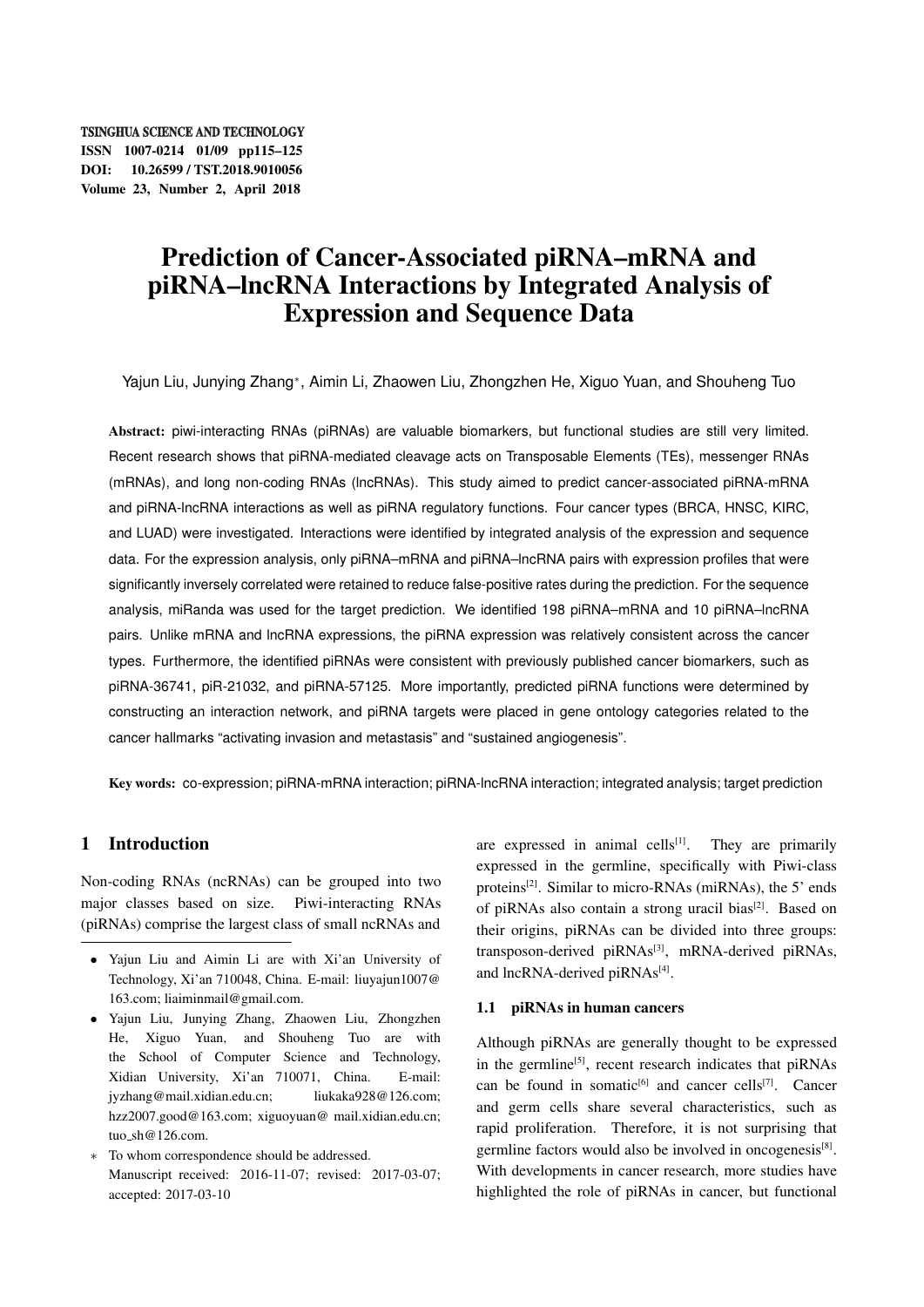studies remain limited.

Cheng et al.<sup>[9]</sup> showed that the expression of piR-651 in gastric, colon, lung, and breast cancer tissues was higher than that in paired noncancerous tissues. Their findings suggest that piR-651 might be involved in the development of gastric and other cancers and may be a potential marker for cancer diagnosis. Cheng et al.<sup>[9]</sup> also found that the expression level of piR-823 in gastric cancer tissues was significantly lower than that in noncancerous tissues. They observed that after increasing the level of piR-823 in gastric cancer cells, cell growth was inhibited, suggesting that piR-823 is a putative biomarker for gastric cancer diagnosis.

Similarly, Cui et al.<sup>[10]</sup> observed that the levels of piR-651 and piR-823 in peripheral blood from patients with gastric cancer were significantly lower than those in healthy controls. Moreover, they demonstrated that piR-823 levels were positively associated with the tumor-nodemetastasis stage and distant metastasis.

Related studies have also revealed similar correlations in recent years, but are limited to a single piRNA or a few expression profiles. Martinez et al.<sup>[7]</sup> analyzed 6260 human piRNA transcriptomes derived from non-malignant and tumor tissues from 11 organs. They discovered that a total of 522 piRNAs were expressed in all tumor tissues. This public piRNA expression data could be used to support future piRNA functional studies.

### 1.2 piRNA co-expression analysis

One of the main tasks in piRNA research is functional analysis. Genes typically have dependencies on each other. Martinez et al.<sup>[7]</sup> analyzed correlations in piRNA expression patterns across samples within the same tumor type and found distinct clusters in similarity matrices. Intriguingly, piRNA expression was associated with clinically relevant features of individual tumor types. We believe that piRNAs form an information network inside the cell and that appropriate statistical methods can be used for elucidating these networks.

### 1.3 piRNA–mRNA and piRNA–lncRNA interactions

The most well-known piRNA function is piRNA-mediated cleavage of Transposable Elements (TEs). However, recent research has shown that piRNAs are also involved in the regulation of mRNAs and lncRNAs.

Watanabe et al.<sup>[12]</sup> showed that piRNAs derived from transposons and pseudogenes mediate the degradation of many mRNAs and lncRNAs in murine late spermatocytes. Their genomic and in vivo functional

#### 116 *Tsinghua Science and Technology, April* 2018, 23(2): 115–125

analyses revealed that retrotransposon sequences in the 3' UTRs of mRNAs are targeted by piRNAs for degradation. Similarly, the degradation of spermatogenic cell-specific lncRNAs by piRNAs is mediated by retrotransposon sequences.

Gou et al. $^{[13]}$  reported the involvement of pachytene piRNAs in directing massive elimination of mRNAs in murine Elongating Spermatids (ES). They demonstrated that a piRNA-Induced Silencing Complex (pi-RISC) containing Murine PIWI (MIWI) and the deadenylase CAF1 is selectively assembled in ES and is responsible for inducing mRNA deadenylation and decay via a mechanism that resembles the action of miRNAs in somatic cells.

Prediction algorithms for piRNA targets in mice have begun to emerge. Yuan et al.<sup>[14]</sup> trained a support vector machine classifier using a combination of MIWI CLIP-Seq-derived features and position-derived features to predict potential mRNA targets of piRNAs. However, this software is specifically trained for mice rather than humans.

Considering the well-known roles of miRNAs in mRNA and lncRNA deadenylation in oncogenesis, we utilized this piRNA mechanism as a focus of cancer research and hypothesized that the expression of a piRNA may be inversely correlated to that of its target. As piRNA regulation results in some disease conditions, an increase in the expression levels of the target should correspond to a decrease in the expression levels of its piRNA, and vice versa. Our study aimed to predict cancer-associated piRNA–mRNA and piRNA-lncRNA interactions and to predict piRNA functions using these interactions.

#### 2 Materials and Methods

#### 2.1 Datasets

### 2.1.1 Expression data

piRNA expression data was obtained from Martinez et al.[7] The expression data contained a total of 522 expressed piRNAs in corresponding tumor tissues. Meanwhile, gene expression profiles containing coded RNAs and lncRNAs were obtained from the Synapse archive (www.synapse.org), including the following accessions: syn1461149 (BLCA), syn1461151 (BRCA), syn1461155 (COAD), syn1461156 (HNSC), syn1461159 (KIRC), syn1461166 (LUAD), syn1461168 (LUSC), syn1461171 (OV), syn1461173 (PRAD), syn1461177 (STAD), syn1461178 (THCA), and syn1461180 (UCEC). Categorical annotations of the genes were acquired using NCBI FTP<sup>[15]</sup>, and 18 633 protein-coding RNAs and 795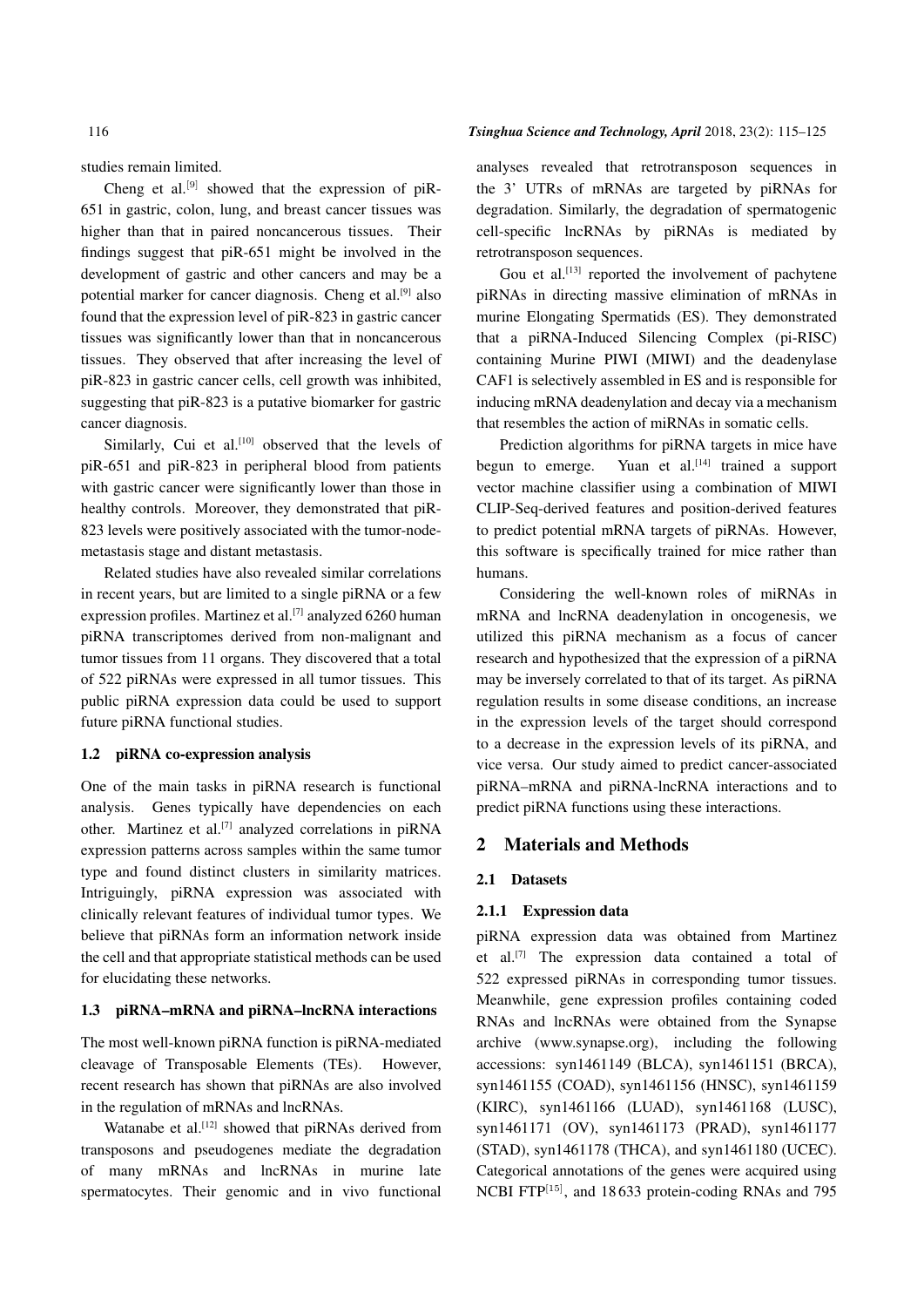lncRNAs were considered in the next research step.

For subsequent correlation coefficient analysis, four tumor types (BRCA, HNSC, KIRC, and LUAD) with more than 20 samples each were selected. The number of samples for each corresponding tumor type is listed in Table 1.

#### 2.1.2 Sequence data

We obtained 75 669 human 3' UTRs from among 18 171 mRNA and 167 lncRNA sequences from the Ensembl database build  $19-34b^{[16]}$  using the R package "biomaRt"<sup>[17]</sup>. Human piRNA sequence data were collected by the University of California, Santa Cruz (UCSC) and accessed using the Genome Bioinformatics site (http://genome.ucsc.edu/)<sup>[18]</sup>.

## 2.1.3 Gene-derived piRNA data

In the piRBase database<sup>[19]</sup>, piRNAs mapped to RefSeq genes<sup>[20]</sup> or repeat elements annotated by RepeatMasker<sup>[21]</sup> were identified. Among these, mRNA-derived piRNAs were downloaded.

#### 2.2 Overview of methodology

The structure of our method is presented in Fig. 1 and is divided into two main parts: expression data analysis

| Expression | TCGA code                      | Number of      | Number of     |
|------------|--------------------------------|----------------|---------------|
|            | profile type (for tumor types) | normal samples | tumor samples |
| Genes      | <b>BRCA</b>                    | 104            | 822           |
| (coding)   | <b>HNSC</b>                    | 37             | 303           |
| RNAs and   | <b>KIRC</b>                    | 68             | 470           |
| lncRNAs    | LUAD                           | 57             | 355           |
|            | <b>BRCA</b>                    | 103            | 1043          |
| piRNAs     | <b>HNSC</b>                    | 43             | 455           |
|            | <b>KIRC</b>                    | 71             | 529           |
|            | LUAD                           | 46             | 497           |

Table 1 Samples and tissue types studied.



Fig. 1 Schematic of prediction pipeline.

and sequence data analysis. Expression data analysis was used for reducing false-positive rates during predictions, and sequence data analysis was employed for predicting piRNA targets and target down-regulation scores.

During expression data analysis, piRNA–target pair identification was performed based on a multi-stage filtering approach. First, only differentially expressed mRNAs and lncRNAs remained after stage 1, and piRNAs expressed in the corresponding cancers were selected in stage 2. Next, correlations between the piRNAs and candidate targets were analyzed in stage 3. Only piRNA–candidate pairs whose expression profiles were significantly inversely correlated were retained. Further details are explained in the following section.

For sequence data analysis, only the expressed piRNAs and differentially expressed candidates in the four cancer types were considered as input. miRanda<sup>[22, 23]</sup> (www.microrna.org), a well-known miRNA target software, was used for the target prediction. The intersection of miRanda results and correlation analysis results was retained. A potential set of piRNA–target pairs was obtained after filtering out mRNA-derived piRNAs and precursor mRNAs as well as piRNA–candidate pairs that only exist in one cancer type.

#### 2.2.1 Filtering stage 1 (mRNA and lncRNA filtering)

To identify cancer-related piRNA–target interactions, differentially expressed mRNAs and lncRNAs in casecontrol paired samples were considered as candidates, a majority of which were shown to be correlated with carcinogenesis and metastasis in most types of cancer. Therefore, the DESeq library<sup>[24]</sup> was applied to analyze the mRNA and lncRNA expression data in this study. There were three standards when considering whether a gene was significantly differentially expressed: an FDR value *<* 0.05, a *p*-value *<* 0.05, and a fold-change *>* 2. No differentially expressed mRNAs or lncRNAs were filtered out in the first stage of prediction.

#### 2.2.2 Filtering stage 2 (piRNA filtering)

As a class of small ncRNAs, piRNA expression patterns in tumors are unique. Martinez et al.<sup>[7]</sup> noticed that only 522 piRNAs were expressed in corresponding tumor tissues. Globally, piRNA expression levels were considerably lower in non-malignant tissues compared with levels in tumor tissues, except for BRCA and KIRC tumors, which showed levels comparable to those observed in nonmalignant tissues. In addition, of the 522 expressed piRNAs, 324 were significantly differentially expressed between non-malignant and tumor tissues, most of which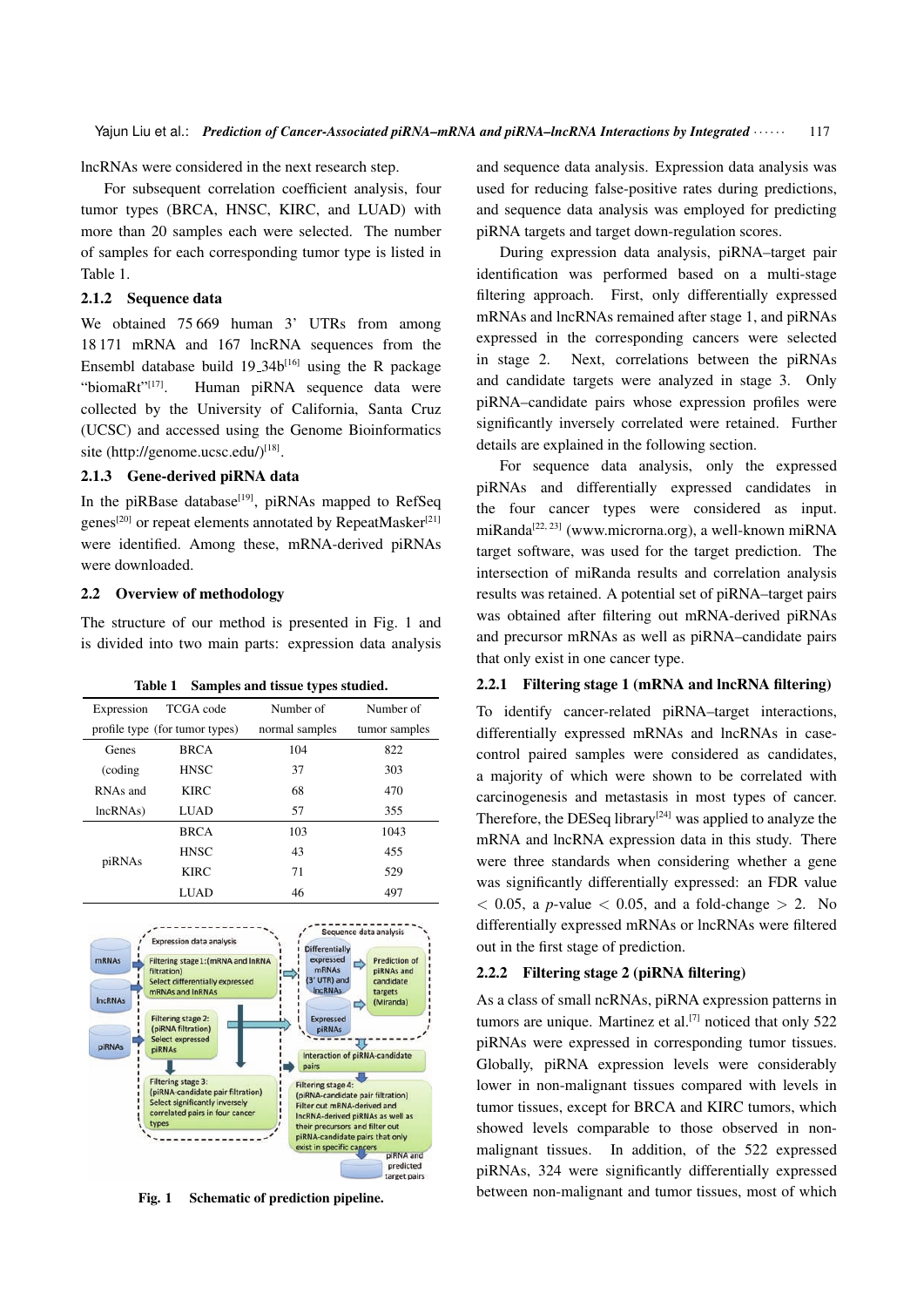were overexpressed in tumors compared to levels in nonmalignant tissues, with 135 piRNAs exclusively expressed in tumors<sup>[7]</sup>.

In this study, all 522 expressed piRNAs in the corresponding tumor tissues were retained in the second stage of prediction. This was because piRNAs that target differentially expressed genes may not themselves be differentially expressed.

## 2.2.3 Filtering stage 3 (piRNA–candidate pair filtering)

Correlation analysis between piRNAs–mRNAs and piRNAs–lncRNAs was performed by sample-paired expression profiles. It is worth noting that expression levels were calculated in normal and tumor samples for each cancer. Spearmans rank correlation was used, which is ideal for detecting nonlinear relationships. The Spearmans rank correlation and the corresponding *p*-value were calculated using the function cor() in R language.

piRNAs are known to degrade mRNAs and regulate lncRNAs. Based on the evidence, we hypothesized that the expression of a target may be inversely correlated to that of its corresponding piRNA. Hence, piRNA-candidate pairs were retained only when their expression profiles were significantly inversely correlated both in normal and tumor samples.

In addition, piRNA co-expression analysis was used for inferring piRNA associations. Spearmans correlationbased matrices were calculated for each tumor type and piRNA co-expression networks were constructed for piRNA function research.

#### 2.2.4 Prediction of piRNA–target pairs (miRanda)

Because of the similarities in patterns of degradation/regulation between piRNAs and miRNAs, a well-known miRNA–target prediction software program was used for piRNA-target prediction. Gou et al.<sup>[13]</sup> searched for potential targeting sites of MIWI-associated piRNAs within the 3' UTRs of MIWI-associated mRNAs using the miRanda software<sup>[23]</sup>. Based on their approach, we also used miRanda for target prediction. The 3' UTR sequences of differentially expressed mRNAs, sequences of differentially expressed lncRNAs, and sequences of expressed piRNAs were collected as input for miRanda.

## 2.2.5 Intersection & filtering stage 4 (piRNA– candidate pair filtering)

To improve the prediction credibility, the intersection of the miRanda and correlation analysis results was selected as input for filtering stage 4. In the last filtering stage, piRNA–candidate pairs that only existed in a specific cancer type were removed. In addition, mRNA-derived and lncRNA-derived piRNAs as well as their precursors were first filtered out. As mentioned in Section 1, some mRNAs, transposons, and lncRNAs are likely precursor molecules that are processed into small RNAs such as piRNAs. Among these, mRNA-derived piRNAs are on the same sense strand as the mRNA from which they are processed and often originate from 3' UTRs. Those piRNAs and their precursors were identified and filtered out based on the piRBase database<sup>[19]</sup>. lncRNA-derived piRNAs and their precursors were tested by  $UCSC^{[18]}$ .

DAVID 6.7 (https://david.ncifcrf.gov/home.jsp)<sup>[25, 26]</sup> was used for gene ID conversion. A classic alignment algorithm, the Needleman-Wunsch algorithm, was used for piRNA sequence alignment.

## 3 Results and Discussion

### 3.1 Results of differential expression analysis

Gene expression data for four cancer types were used for differential expression analysis of case-control paired samples. Gene probes of expression data contained 795 ncRNAs and 18 633 protein-coding RNAs.

The results are displayed in Venn diagrams (Figs. 2a and 2b), which show that a significant number of mRNAs and lncRNAs were exclusively expressed in individual tumor types. In contrast, the variation in the expression of piRNAs among cancers was small (Fig. 2c). As a class of small ncRNAs, the number of expressed piRNAs was far less than the number of differentially expressed



Fig. 2 Venn diagrams for four cancers. (a) Differentially expressed mRNAs, (b) differentially expressed lncRNAs, (c) expressed piRNAs, and (d) differentially expressed piRNAs.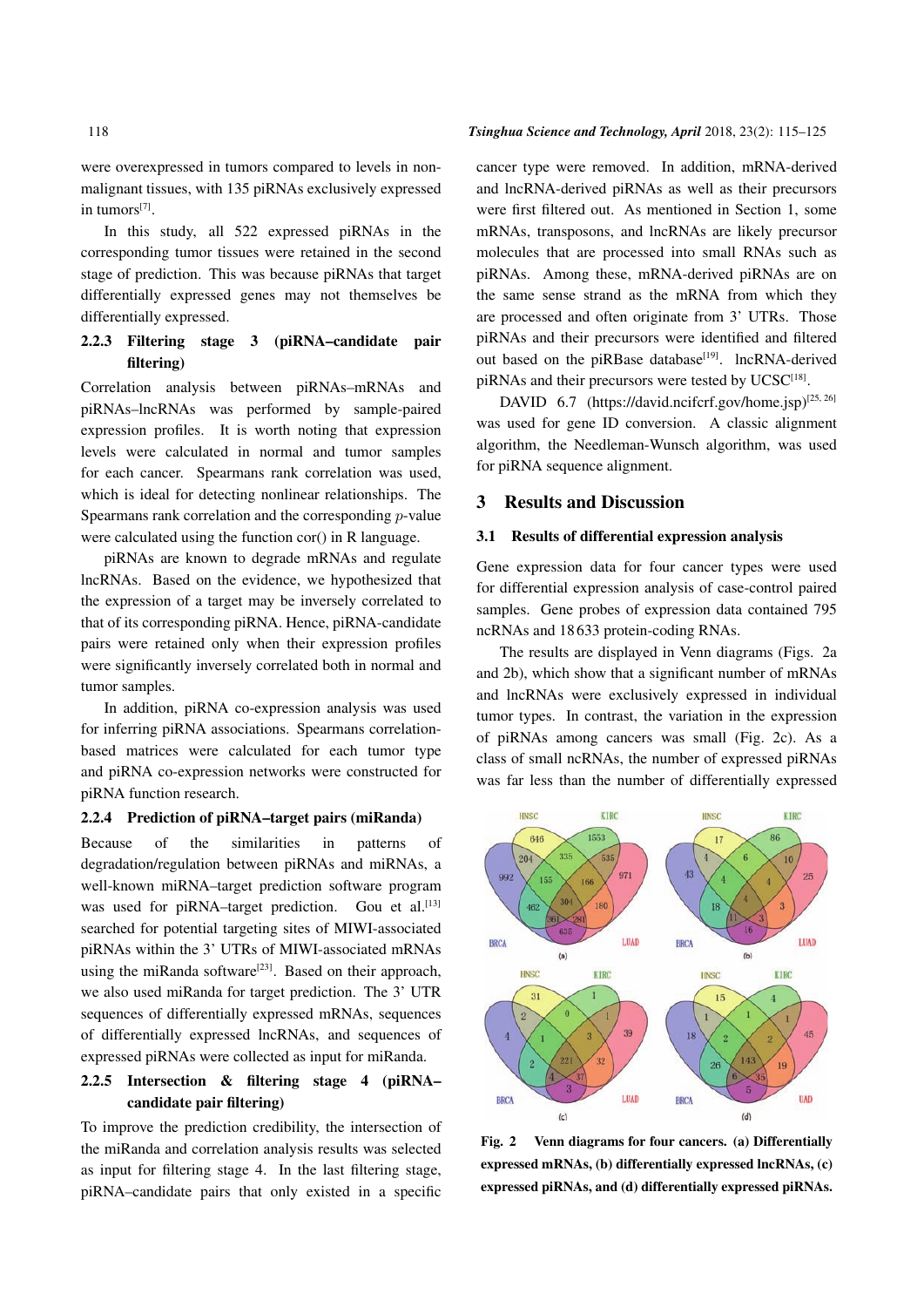mRNAs for each cancer type.

Furthermore, referring to Martinez et al.<sup>[7]</sup>, differential expression analyses of piRNAs were performed using the Comparative Marker Selection module implemented in the gene pattern<sup>[27, 28]</sup>. The results showed that there is still a large overlap in the piRNAs that are differentially expressed in the four cancers (Fig. 2d). We believe that research on the piRNAs involved in pan-cancer represents a new area of focus in the field of functional analysis.

#### 3.2 piRNA co-expression analysis

Co-expression analysis is a common tool for inferring gene associations and functions using expression data and can be applied to piRNAs. Spearman's correlation-based matrices were calculated as well as piRNA co-expression networks for the four cancer tissues and noncancerous (control) tissues. Figure 3 demonstrates the use of CytoScape[29] to visualize interactions between the BRCA tumor and adjacent noncancerous tissues.

The degree of centrality is defined as the number of links one node has to another, which determines the relative importance of a gene. In addition, *k*-cores were applied as a method of simplifying graph topology analyses. Core regulatory factors (piRNAs), which have the highest degrees, connect the most adjacent piRNAs and build the structure of the network.

There were more connections among piRNAs in cancer tissues than in control tissues, suggesting that most of the physiological piRNA–piRNA interactions and linkages in normal tissues had been altered in the cancer tissues. The piRNAs with high degrees of centrality and *k*-cores, indicating that they possessed most of the interactions with other piRNAs, were considered key piRNAs in the interaction network and are listed in Table 2. The biological relevance of these key piRNAs requires further

Table 2 Top 5 piRNAs with highest degrees of centrality and *k*-cores in co-expression networks of four cancers and adjacent noncancerous tissues.

|               | Co-expression networks |                | Co-expression networks |          |                   |                |  |
|---------------|------------------------|----------------|------------------------|----------|-------------------|----------------|--|
| Tumor<br>type | in tumor samples       |                |                        |          | in normal samples |                |  |
|               | PiRNA                  | $k-$           |                        | PiRNA    | $k-$              |                |  |
|               | name                   | core           | Degree                 | name     | core              | Degree         |  |
|               | FR301191               | $\overline{4}$ | 23                     | FR228545 | $\overline{c}$    | 12             |  |
|               | FR237180               | $\overline{4}$ | 14                     | FR114004 | $\overline{2}$    | 3              |  |
|               | <b>BRCAFR106521</b>    | 4              | 13                     | FR296333 | $\overline{c}$    | $\overline{2}$ |  |
|               | FR348209               | $\overline{4}$ | 8                      | FR378984 | $\overline{c}$    | $\overline{2}$ |  |
|               | FR270731               | 4              | $\overline{4}$         | FR301191 | $\mathbf{1}$      | 5              |  |
|               | FR301191               | 6              | 56                     | FR301191 | 6                 | 38             |  |
|               | FR237180               | 6              | 26                     | FR202919 | 6                 | 28             |  |
|               | <b>HNSC FR214430</b>   | 6              | 24                     | FR037883 | 6                 | 26             |  |
|               | FR090905               | 6              | 6                      | FR270731 | 6                 | 14             |  |
|               | FR236484               | 6              | 6                      | FR190827 | 6                 | 10             |  |
|               | FR237180               | $\overline{4}$ | 28                     | FR237180 | $\overline{c}$    | 22             |  |
|               | FR072386               | 4              | 22                     | FR136623 | 2                 | 20             |  |
|               | <b>KIRC FR136623</b>   | 4              | 16                     | FR072386 | $\overline{c}$    | 6              |  |
|               | FR210409               | 4              | 10                     | FR163199 | $\overline{c}$    | 6              |  |
|               | FR131044               | 4              | 6                      | FR381169 | 2                 | 6              |  |
|               | FR301191               | 10             | 52                     | FR228545 | $\overline{4}$    | 46             |  |
|               | FR321895               | 10             | 36                     | FR252722 | 4                 | 22             |  |
|               | <b>LUADFR384068</b>    | 10             | 34                     | FR136216 | 4                 | 12             |  |
|               | FR202919               | 10             | 32                     | FR125672 | 4                 | 10             |  |
|               | FR145670               | 10             | 24                     | FR384068 | 4                 | 10             |  |



Fig. 3 Co-expression network of piRNAs in normal and cancerous tissues. (a) Co-expression network in BRCA, and (b) co-expression network in adjacent noncancerous tissues.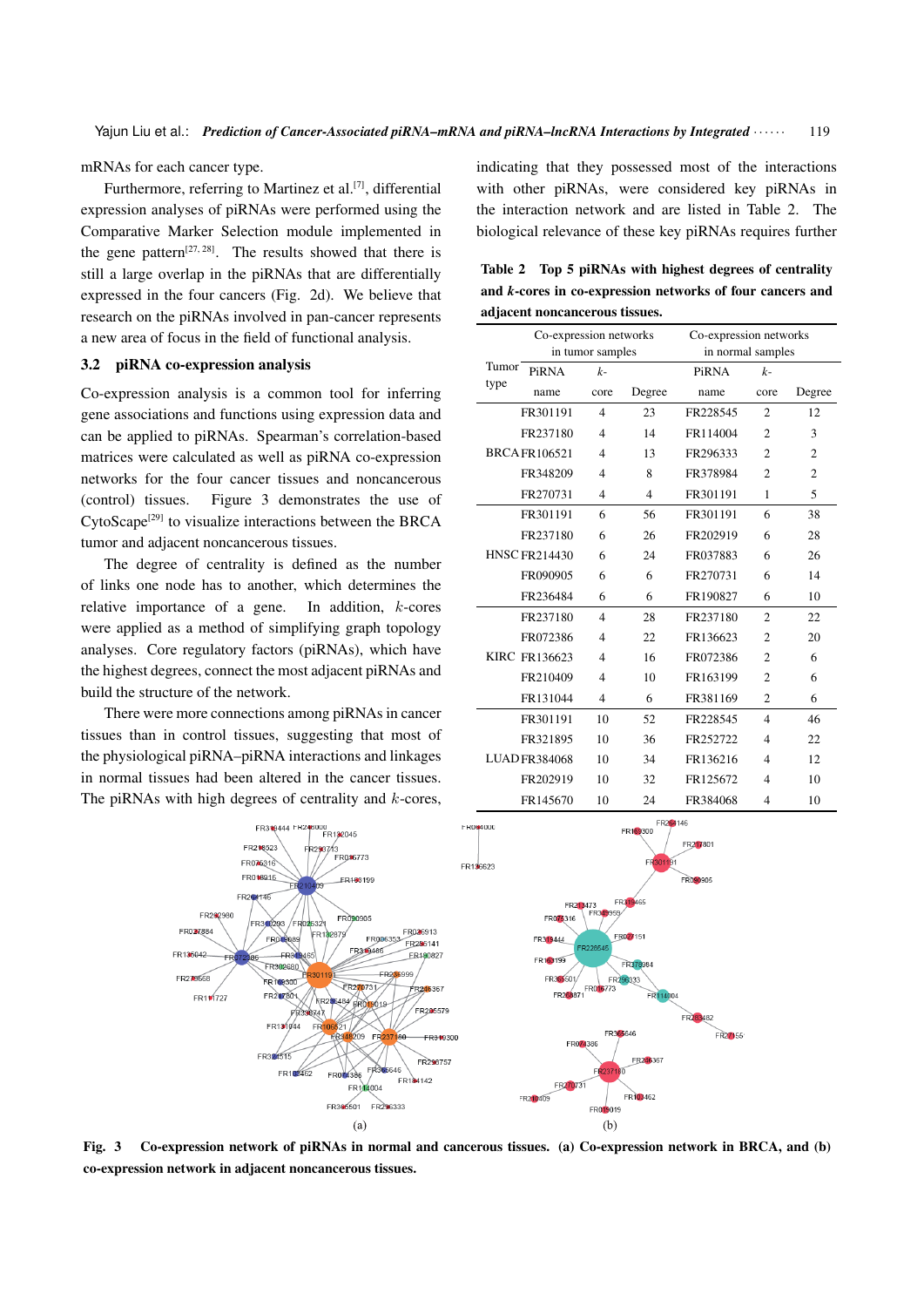exploration.

## 3.3 Correlation analysis

piRNAs exert their function through mRNA and lncRNA deadenylation. Consequently, we hypothesized that the expression of a piRNA target would be inversely correlated to that of the piRNA.

Correlation analysis was performed using piRNA, mRNA, and lncRNA expression data in individual tumor types. In BRCA, for example, 3391 differentially expressed mRNAs, 103 differentially expressed lncRNAs, and 274 expressed piRNAs were considered. Paired gene (coding RNAs and lncRNAs) and piRNA expression data were calculated both in normal and tumor tissues.

From Fig. 4, each histogram of correlation values conforms to the normal distribution. In addition, the

#### 120 *Tsinghua Science and Technology, April* 2018, 23(2): 115–125

wilcoxon rank sum test is used to test the difference between the case and control correlation, with a *p*-value *<* 2.2*−*16.

In this study, we focused on significant inverse correlations between piRNA–candidate pairs (cor  $(0, p<0.05)$  in both normal and tumor samples simultaneously. The results are provided in Table 3.

#### 3.4 Results of miRanda

Based on expression data analysis, 8221 mRNAs, 254 lncRNAs, and 323 piRNAs were obtained. Among these mRNAs, 18 173 3' UTR sequences from 7321 mRNAs were available in the Ensembl database<sup>[16]</sup> and downloaded by the R package "bioma $Rt$ "[17]. In addition, 167 differentially expressed lncRNA sequences were obtained



Fig. 4 Histograms of correlation values between piRNA-gene pairs in (a) BRCA control samples and (b) BRCA cases; (c) HNSC control samples and (d) HNSC cases; (e) KIRC control samples and (f) KIRC cases; (g) LUAD control samples; and (h) LUAD cases.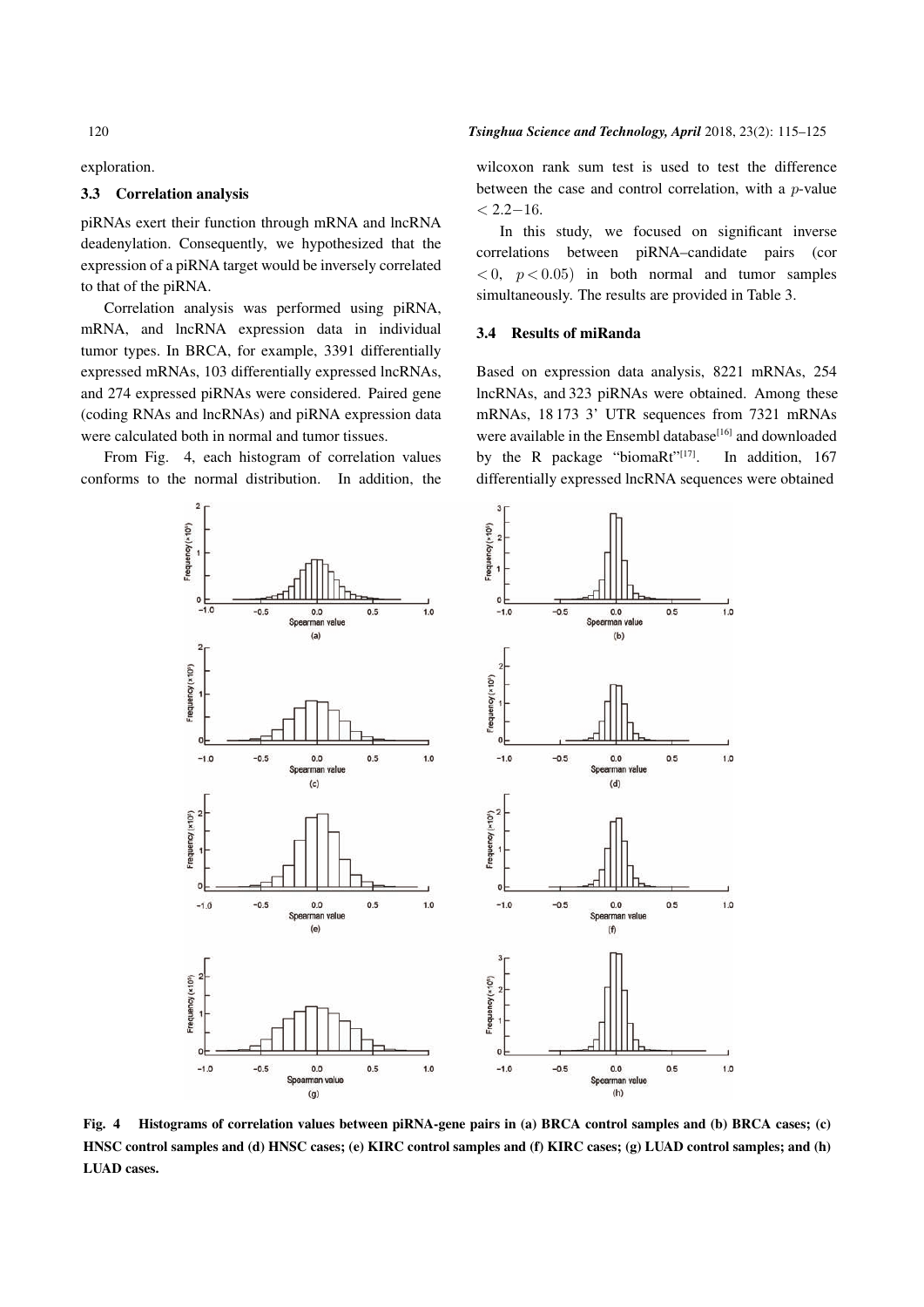| TCGA code<br>(for tumor | Number of significant inverse correlation<br>piRNA-gene pairs |               |              |  |  |  |
|-------------------------|---------------------------------------------------------------|---------------|--------------|--|--|--|
| code)                   | Normal samples                                                | Tumor samples | Intersection |  |  |  |
| <b>BRCA</b>             | 90362                                                         | 156130        | 26519        |  |  |  |
| <b>HNSC</b>             | 36846                                                         | 61006         | 5351         |  |  |  |
| <b>KIRC</b>             | 76242                                                         | 87480         | 14921        |  |  |  |
| LUAD                    | 29061                                                         | 116482        | 4529         |  |  |  |

Table 3 Results of significant inverse correlation analysis.

the same way. Furthermore, 323 piRNA sequences were collected by  $UCSC^{[18]}.$ 

The above sequences were used as input for the miRanda software<sup>[23]</sup> to predict piRNA targets from the 3' UTRs of mRNAs and lncRNAs using the options "-strict quiet". As a result, 711 073 piRNA–mRNA pairs (458 008 unique pairs) and 100 620 piRNA–lncRNA pairs (38 770 unique pairs) were obtained by miRanda.

## 3.5 piRNA–mRNA and piRNA–lncRNA interaction analysis

## 3.5.1 Analysis of predicted pair sets

After filtering of mRNA-derived piRNAs, 3687 piRNA– mRNA pairs in BRCA, 800 pairs in HNSC, 1955 pairs in KIRC, and 693 pairs in LUAD were preserved. By analyzing these sets of predicted mRNAs, 2143 of 2639 mRNAs (81.2%) were found to be expressed in a specific cancer (Fig. 5a). After lncRNA-derived piRNAs were filtered, 479 piRNA–lncRNA pairs in BRCA, 62 pairs in HNSC, 451 pairs in KIRC, and 31 pairs in LUAD were preserved. By analyzing these sets of predicted lncRNAs, 104 out of 132 mRNAs (78.8%) were found to be expressed in a specific cancer (Fig. 5b).

In contrast, a small percentage of piRNAs (24.6%) were specifically expressed, and the intersection of piRNAs among the four sets was 55 (29.4%) (Fig. 5c). These results imply that the predicted piRNAs are consistent across cancer types, and their functions may therefore be related to pan-cancer.

## 3.5.2 Agreement with known piRNA cancer biomarkers

To date, the exact role of piRNAs in cancer has not been extensively studied. Relative data and reports mainly concern mice and rarely involve humans. A closer look at the predicted piRNAs revealed that three piRNAs had been reported as potential cancer biomarkers in previous studies, including piR-36741 (5'- GTTTAGACGGGCTCACATCAC-3'), piR-21032 (5'- TAAAGTGCTGACAGTGCAGATAGTGGTCCTC-3'),

and piR-57125 (5'-TGGTCGTGGTTG TAGTCCGTG- $3'$ )<sup>[30, 31]</sup>. Yang et al.<sup>[31]</sup> reported that these piRNAs are stably expressed in human serum or plasma samples and can serve as valuable blood-based biomarkers for disease detection and monitoring.

## 3.5.3 Interaction network analysis

We focused on piRNA–mRNA and piRNA–lncRNA interactions exclusively related to tumors and selected 198 piRNA–mRNA and 10 piRNA–lncRNA pairs shared by at least two cancers from which to construct a network.

Similar to the miRNA regulatory mechanism, we speculated that the lower the free energy of the piRNA– target pair, the greater the binding affinity. Hence, we used the minimum free energy of the piRNA–target binding and  $\text{CytoScope}^{[29]}$  to visualize these interactions, as shown in Fig. 6. In this network, most mRNAs can be identified as potential targets of one or two piRNAs, and a piRNA may target one or more mRNAs. While half of the key piRNAs in the network have only one or two interactions, we believe that the biological meaning of the interactions between key piRNAs and their target mRNAs and lncRNAs is worthy of future attention.

#### 3.5.4 Functional analysis

We investigated the potential functions of piRNAs by



Fig. 5 Venn diagrams of (a) predicted mRNAs, (b) predicted lncRNAs, and (c) predicted piRNAs in the four cancers.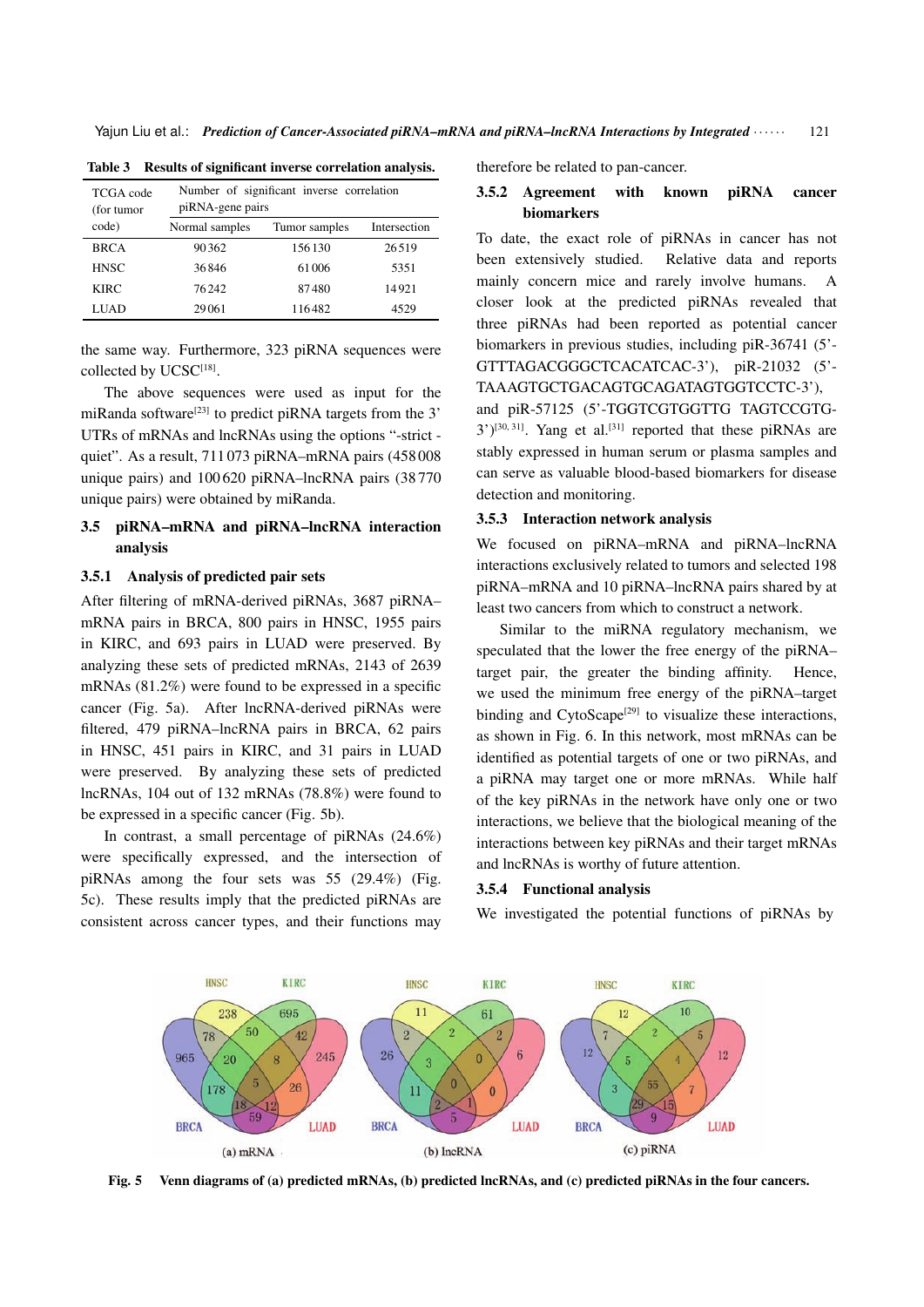

Fig. 6 piRNA–mRNA interaction network showing key piRNAs listed in Table 3 (blue chevrons), remaining piRNAs (blue ovals), mRNAs (red rectangles), and lncRNAs (red triangles). Intensity of each red node indicates the minimum free energy for all interactions with that node.

analyzing their mRNA targets using Webgestalt $[32, 33]$ , which is a suite of tools for functional enrichment analysis in various biological contexts. We analyzed all 128 non-cancer-type-specific genes, and the most enriched biological processes are shown in red as a Directed Acyclic Graph (DAG) in Fig. 7.

The most significant biological function was blood vessel development, which is closely related to the cancer hallmark sustained angiogenesis. Another significant GO term cell adhesion is highly related to the cancer hallmark activating invasion and metastasis. These indicate potential roles for piRNAs in cancer, which should be studied further.

## 4 Conclusion

In addition to their transposon regulatory function, piRNAs may also target and regulate the expression of mRNAs. It is also possible that piRNAs may be involved in tumorigenesis through the regulation of cancerrelated genes. Furthermore, gene expression analyses conducted on cancers have previously been used to predict diagnostic markers and to identify gene expression patterns associated with prognosis but have not been used to reveal interactions between piRNAs and mRNAs/lncRNAs. This study aimed to predict cancer-associated piRNA–mRNA and piRNA–lncRNA interactions and to predict piRNA regulatory functions based on those interactions.

Based on the quality and quantity of expression data, four cancers (BRCA, HNSC, KIRC, and LUAD) were selected. Corresponding piRNA–mRNA interactions were identified by integrated analysis of piRNA and mRNA expression and sequence data. We predicted 198 piRNA– mRNA interactions related to cancer.

The results showed that in contrast with gene expression, piRNA expression is relatively consistent among the four cancers. Furthermore, the identified piRNAs are consistent with previously published cancer biomarkers, as in the case of piRNA-36741, piRNA-21032, and piRNA-57125. More importantly, potential piRNA functions were predicted by constructing an interaction network and analyzing piRNA targets. These targets were enriched in gene ontology categories related to the cancer hallmarks activating invasion and metastasis and sustained angiogenesis. We believe that piRNAs are closely related to cancer development and require further study.

#### Acknowledgment

This work was supported by the National Natural Science Foundation of China (Nos. 91530113, 61571341, and 61201312); the Research Fund for the Doctoral Program of Higher Education of China (No. 20130203110017); the Fundamental Research Funds for the Central Universities of China (Nos. BDY171416, JBZ170301, 20101164977, and JB140306); and the Natural Science Foundation of Shaanxi Province in China (Nos. 2015JM6275 and 207JM6024).

#### References

[1] A. G. Seto, R. E. Kington, and N. C. Lau, The coming of age for piwi proteins, *Molecular Cell*, vol. 26, no. 5, pp. 603–609, 2007.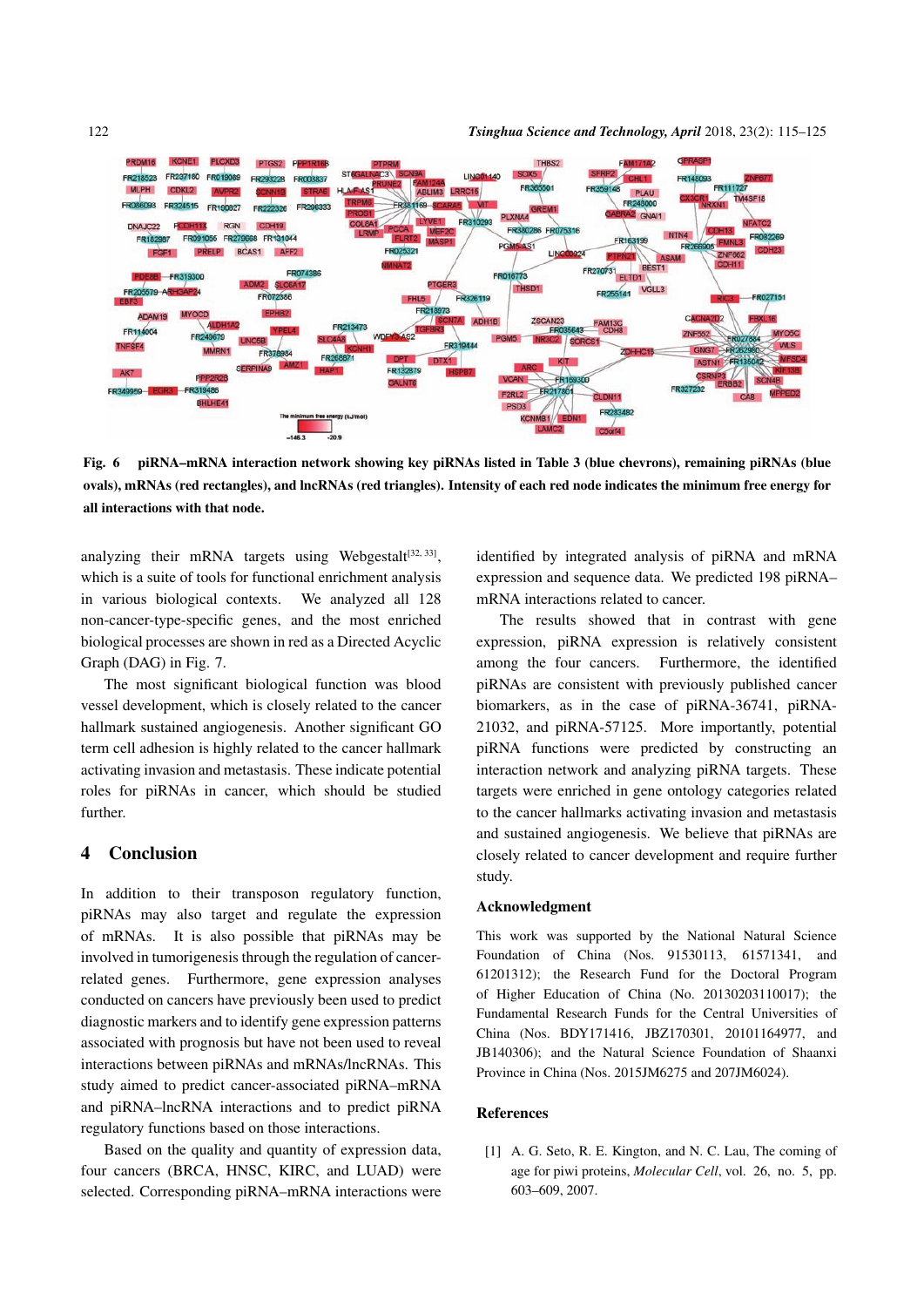

Fig. 7 A directed acyclic graph of piRNA target mRNAs based on GO analysis. GO terms in red are significant.

- [2] A. Aravin, D. Gaidatzis, S. Pfeffer, M. Lagosquintana, P. Landgraf, N. Iovino, P. Morris, M. J. Brownstein, S. Kuramochimiyagawa, T. Nakano, et al., A novel class of small rnas bind to mili protein in mouse testes, *Nature*, vol. 442, no. 7099, pp. 203–207, 2006.
- [3] E. M. Weick and E. A. Miska, piRNAs: From biogenesis to function, *Development*, vol. 141, no. 18, pp. 3458–3471, 2014.
- [4] T. Thomson and H. Lin, The biogenesis and function of piwi proteins and piRNAs: Progress and prospect, *Annual Review of Cell & Developmental Biology*, vol. 2009, no. 1,

pp. 355–376, 2009.

- [5] S. Houwing, L. M. Kamminga, E. Berezikov, D. Cronembold, A. Girard, D. E. H. Van, D. V. Filippov, H. Blaser, E. Raz, and C. B. Moens, A role for piwi and piRNAs in germ cell maintenance and transposon silencing in zebrafish, *Cell*, vol. 129, no. 1, pp. 69–82, 2007.
- [6] Z. Yan, H. Y. Hu, X. Jiang, V. Maierhofer, E. Neb, L. He, Y. Hu, H. Hu, N. Li, W. Chen, et al., Widespread expression of piRNA-like molecules in somatic tissues, *Nucleic Acids Research*, vol. 39, no. 15, pp. 6596–6607, 2011.
- [7] V. D. Martinez, E. A. Vucic, K. L. Thu, R. Hubaux, K. S. Enfield, L. A. Pikor, D. D. Beckersantos, C. J. Brown, S. Lam, and W. L. Lam, Unique somatic and malignant expression patterns implicate piwi-interacting RNAs in cancer-type specific biology, *Scientific Reports*, vol. 5, p. 10423, 2015.
- [8] R. Suzuki, S. Honda, and Y. Kirino, Piwi expression and function in cancer, *Frontiers in Genetics*, vol. 3, p. 204, 2012.
- [9] J. Cheng, J. M. Guo, B. X. Xiao, Y. Miao, Z. Jiang, H. Zhou, and Q. N. Li, piRNA, the new non-coding rna, is aberrantly expressed in human cancer cells, *Clinica Chimica Acta; International Journal of Clinical Chemistry*, vol. 412, nos. 17&18, p. 1621, 2011.
- [10] J. Cheng, H. Deng, B. Xiao, H. Zhou, F. Zhou, Z. Shen, and J. Guo, pir-823, a novel non-coding small RNA, demonstrates in vitro and in vivo tumor suppressive activity in human gastric cancer cells, *Cancer Letters*, vol. 315, no. 1, pp. 12–17, 2012.
- [11] L. Cui, Y. Lou, X. Zhang, H. Zhou, H. Deng, H. Song, X. Yu, B. Xiao, W. Wang, and J. Guo, Detection of circulating tumor cells in peripheral blood from patients with gastric cancer using piRNAs as markers, *Clinical Biochemistry*, vol. 44, no. 13, p. 1050, 2011.
- [12] T. Watanabe, E. C. Cheng, M. Zhong, and H. Lin, Retrotransposons and pseudogenes regulate mRNAs and lncRNAs via the piRNA pathway in the germline, *Genome Research*, vol. 25, no. 3, p. 368, 2014.
- [13] L. T. Gou, P. Dai, J. H. Yang, E. D. Wang, and M. F. Liu, Pachytene piRNAs instruct massive mRNA elimination during latespermiogenesis, *Cell Research*, vol. 24, no. 6, pp. 680–700, 2014.
- [14] J. Yuan, P. Zhang, Y. Cui, J. Wang, G. Skogerb*ϕ*, D. W. Huang, R. Chen, and S. He, Computational identification of pirna targets on mouse mrnas, *Bioinformatics*, vol. 32, no. 8, p. 1170, 2016.
- [15] NCBI FTP, ftp://ftp.ncbi.nih.gov/gene/DATA/GENE INFO/ Mammalia/Homo sapiens.gene info.gz, 2016.
- [16] P. Flicek, B. L. Aken, B. Ballester, K. Beal, E. Bragin, S. Brent, Y. Chen, P. Clapham, G. Coates, S. Fairley, et al., Ensembl's 10th year, *Nucleic Acids Research*, vol. 38, no. 1, pp. D557–D562, 2010.
- [17] S. Haider, B. Ballester, D. Smedley, J. Zhang, P. Rice, and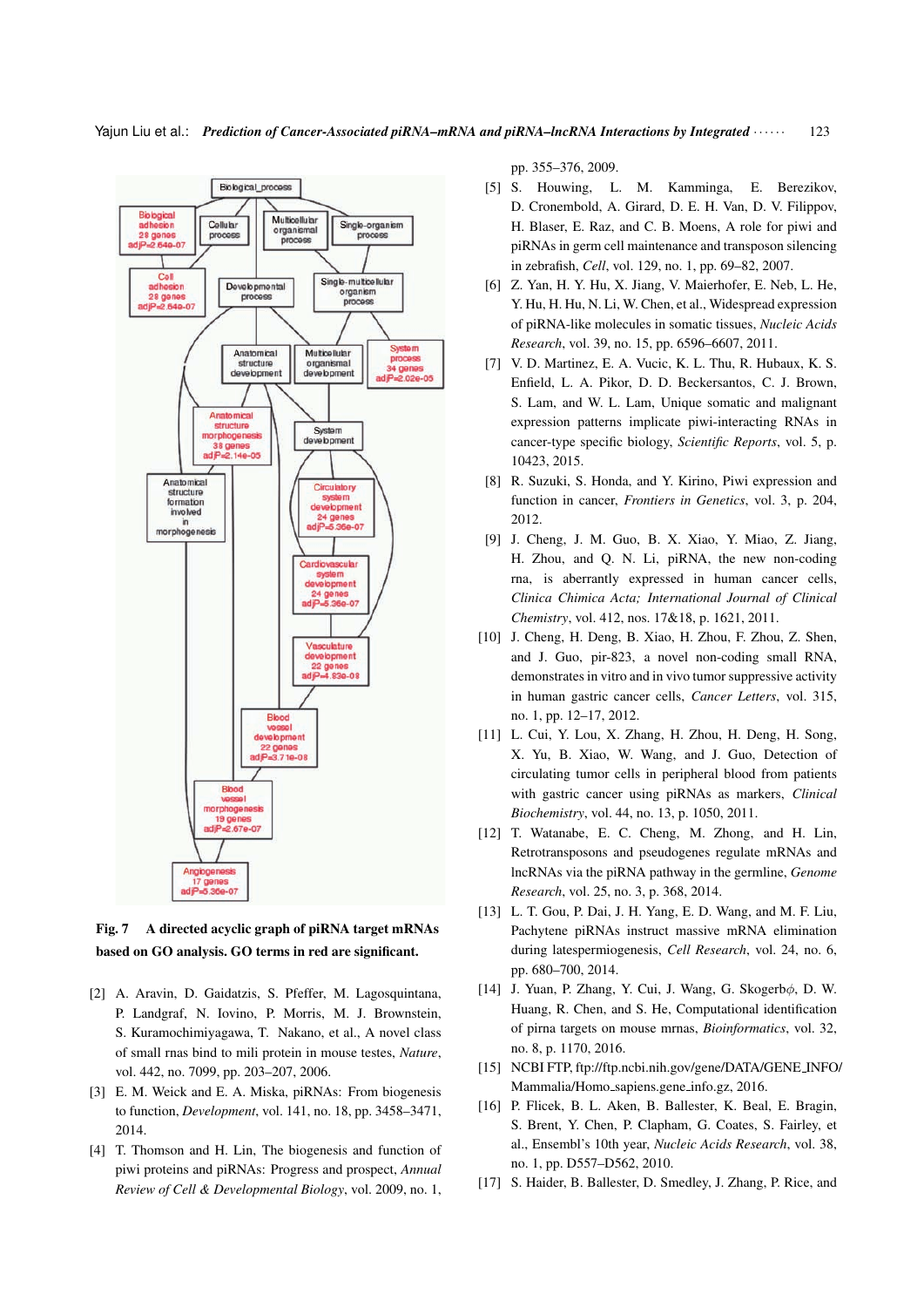A. Kasprzyk, Biomart central portal—Unified access to biological data, *Nucleic Acids Research*, vol. 37, no. Web Server issue, p. W23, 2009.

- [18] D. Karolchik, A. S. Hinrichs, T. S. Furey, K. M. Roskin, C. W. Sugnet, D. Haussler, and W. J. Kent, The ucsc table browser data retrieval tool, *Nucleic Acids Research*, vol. 32, no. Database issue, pp. 493–496, 2004.
- [19] P. Zhang, X. Si, G. Skogerb*ϕ*, J. Wang, D. Cui, Y. Li, X. Sun, L. Liu, B. Sun, and R. Chen, pirbase: A web resource assisting piRNA functional study, *Database*, vol. 2014, p. bau110, 2014.
- [20] K. D. Pruitt, T. Tatusova, and D. R. Maglott, Ncbi reference sequence (refseq): A curated non-redundant sequence database of genomes, transcripts and proteins, *Nucleic Acids Research*, vol. 33, no. Database issue, pp. D501– D504, 2005.
- [21] J. Jurka, Repbase update: A database and an electronic journal of repetitive elements. *Trends in Genetics*, vol. 16, no. 9, p. 418, 2000.
- [22] A. J. Enright, B. John, U. Gaul, T. Tuschl, C. Sander, and D. S. Marks, Microrna targets in drosophila, *Genome Biology*, vol. 5, no. 1, p. R1, 2003.
- [23] J. Bino, A. J. Enright, A. Alexei, T. Thomas, S. Chris, and D. S. Marks, Human microRNA targets, *Plos Biology*, vol. 2, no. 11, p. e363, 2004.
- [24] S. Anders and W. Huber, Differential expression analysis for sequence count data, *Genome Biology*, vol. 11, no. 10, p. R106, 2010.
- [25] D. W. Huang, B. T. Sherman, and R. A. Lempicki, Systematic and integrative analysis of large gene lists using david bioinformatics resources, *Nature Protocol*, vol. 4, no. 1, pp. 44–57, 2009.
- [26] D. Huang, B. T. Sherman, and R. A. Lempicki,



Junying Zhang received the PhD degree in signal and information processing from Xidian University, Xi'an, China, in 1998. From 2001 to 2002, she was a visiting scholar at the Department of Electrical Engineering and Computer Science, The Catholic University of America, Washington, DC, USA, and in

2007, she was a visiting professor at the Department of Electrical Engineering and Computer Science, Virginia Polytechnical University, USA. She is currently a professor in the School of Computer Science and Technology, Xidian University, Xi'an, China. Her research interests focus on intelligent information processing, including machine learning and its application to cancer related bioinformatics, causative learning, and pattern discovery.

Bioinformatics enrichment tools: Paths toward the comprehensive functional analysis of large gene lists, *Nucleic Acids Research*, vol. 37, no. 1, pp. 1–13, 2009.

- [27] M. B. Eisen, P. T. Spellman, P. O. Brown, and D. Botstein, Cluster analysis and display of genome-wide expression patterns, *Proceedings of the National Academy of Sciences of the United States of America*, vol. 95, no. 25, pp. 14 863–14 868, 1998.
- [28] M. Reich, T. Liefeld, J. Gould, J. Lerner, P. Tamayo, and J. P. Mesirov, Genepattern 2.0, *Nature Genetics*, vol. 38, no. 5, pp. 500–501, 2006.
- [29] P. Shannon, A. Markiel, O. Ozier, N. S. Baliga, J. T. Wang, D. Ramage, N. Amin, B. Schwikowski, and T. Ideker, Cytoscape: A software environment for integrated models of biomolecular interaction networks, *Genome Research*, vol. 13, no. 11, pp. 2498–2504, 2003.
- [30] C. H. Kwon, H. Tak, M. Rho, H. R. Chang, Y. H. Kim, K. T. Kim, C. Balch, E. K. Lee, and S. Nam, Detection of piwi and piRNAs in the mitochondria of mammalian cancer cells, *Biochemical & Biophysical Research Communications*, vol. 446, no. 1, pp. 218–223, 2014.
- [31] X. Yang, Y. Cheng, Q. Lu, J. Wei, H. Yang, and M. Gu, Detection of stably expressed pirnas in human blood, *International Journal of Clinical & Experimental Medicine*, vol. 8, no. 8, pp. 13 353–13 358, 2015.
- [32] B. Zhang, S. Kirov, and J. Snoddy, Webgestalt: An integrated system for exploring gene sets in various biological contexts, *Nucleic Acids Research*, vol. 33, no. Web Server issue, p. W741, 2005.
- [33] J. Wang, D. Duncan, Z. Shi, and B. Zhang, Web-based gene set analysis toolkit (webgestalt): Update 2013, *Nucleic Acids Research*, vol. 41, no. Web Server issue, p. W77, 2013.



Aimin Li received the PhD degree in computer application technology from Xidian University, Xi'an, China, in 2015. He is currently a primary lecturer in the School of Computer Science and Engineering, Xi'an University of Technology, China. His research interests focus on non-coding RNAs and

epigenetics, including machine learning and its application to non-coding RNA bioinformatics, methylation, gene regulation, and pattern discovery.